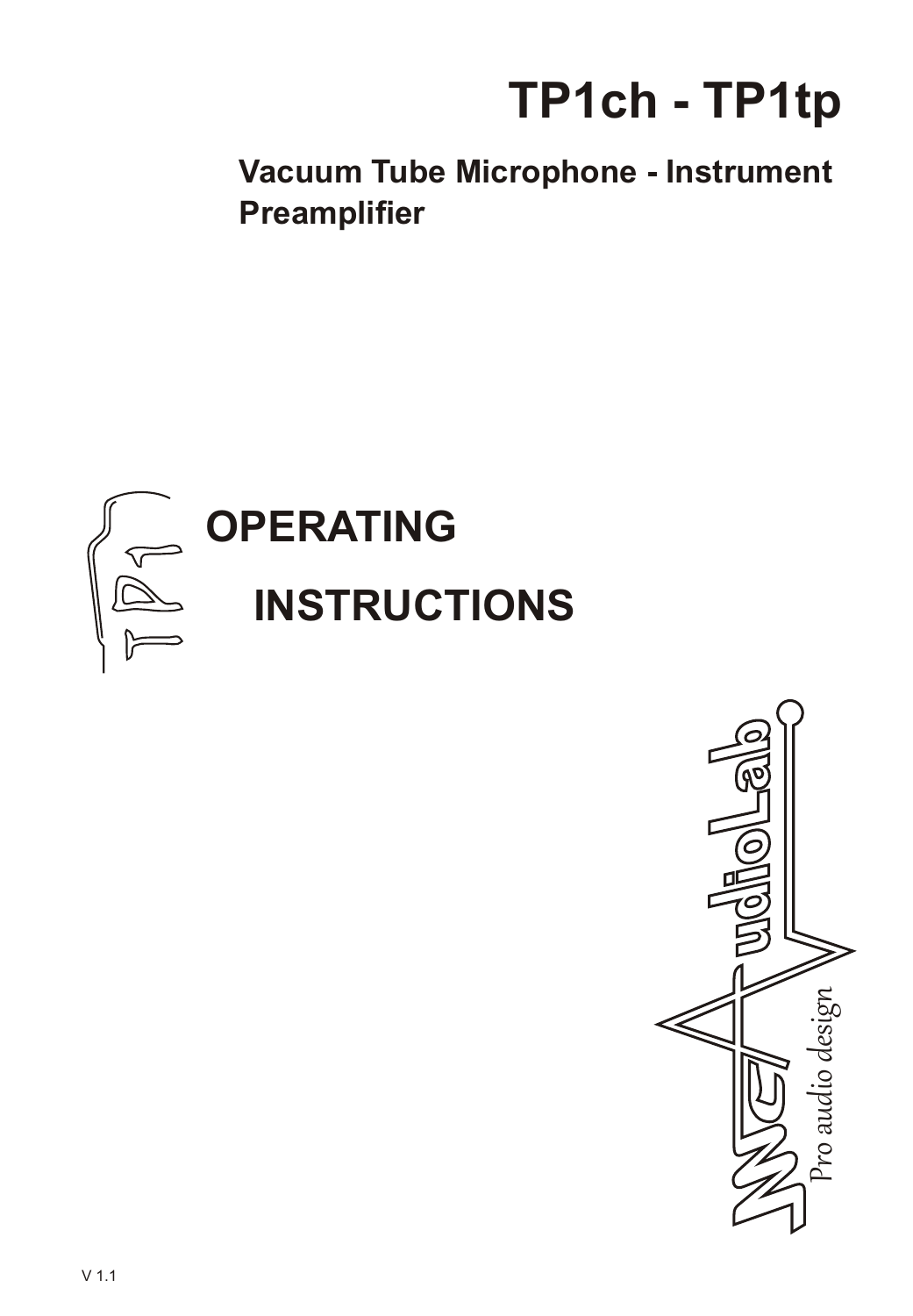Thank you for purchasing the MCAudioLab TP1 Microphone Preamp

### **IMPORTANT**

The TP1 is designed to operate at the voltage/frequency specified on the label on the back of the unit as well as the serial number.

The ground pin of the power cord is internally connected to the chassis. This is the standard configuration in professional equipment and is required by most electrical codes. Please carefully check the studio grounding scheme if ground loop hum is detected.

The serial number must be quoted on every comunication in order to get technical support. Please register your new MCAudioLab product on "product registration" page on the MCAudioLab website.

# TABLE OF CONTENTS

| Introduction 2                               |  |
|----------------------------------------------|--|
| Warning <u>___________________________</u> 2 |  |
| Front and rear layout 3                      |  |
|                                              |  |
|                                              |  |
|                                              |  |
| Signal flow schematic ____________ 7         |  |
| Warranty - Contacts ______________ 8         |  |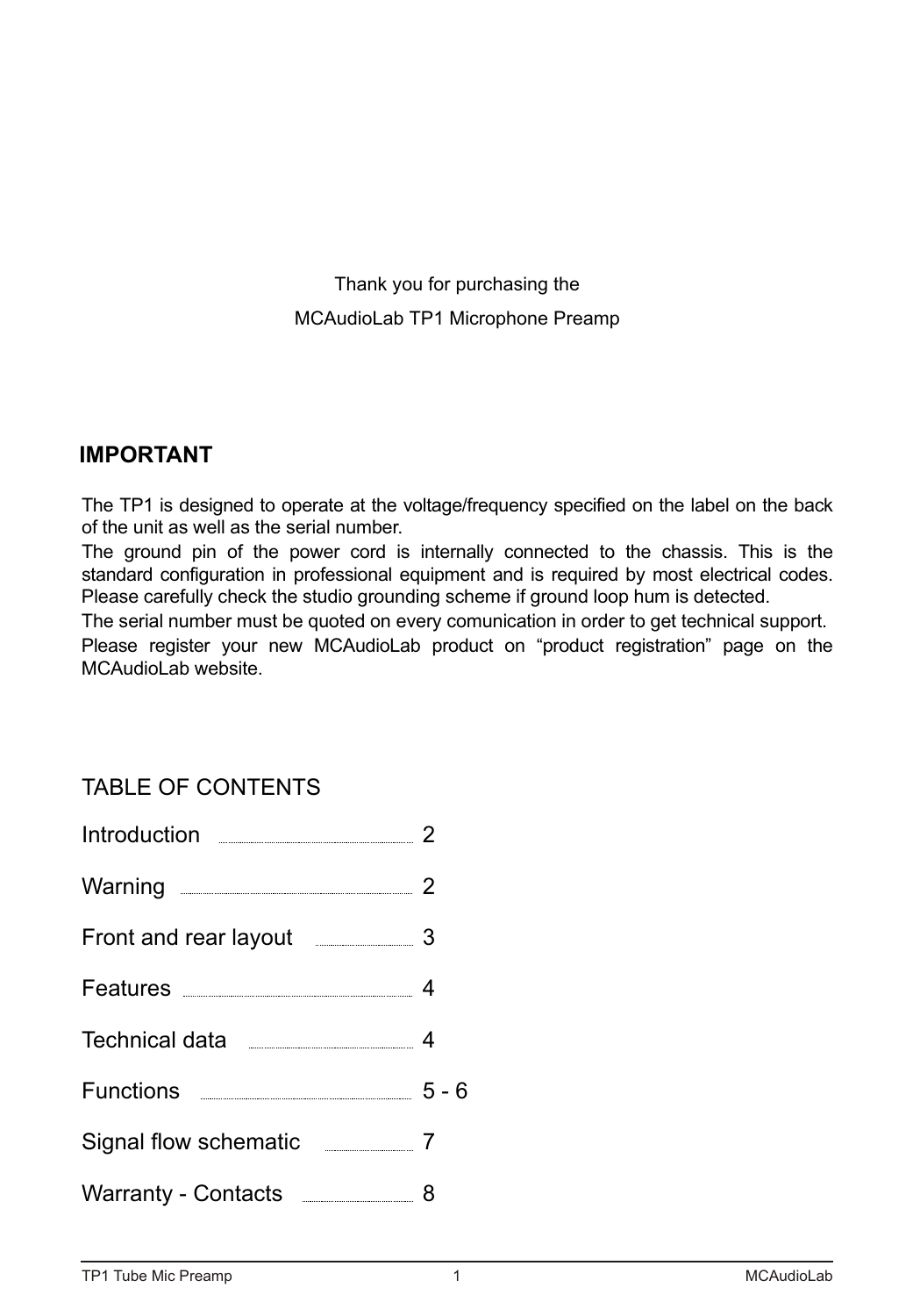# **INTRODUCTION**

The TP1 is a valve, class A, single ended, Mic Preamp. It has the warmth, character and funtionality required by modern recording studios.

The TP1 provides a high quality Mic and D.I. preamp, suitable for any type of microphone or high impedance sources.

The TP1 is typically used in recording studios for individual tracks. When a quality microphone is connected to the input (or an instrument to the Hi-Z input), the TP1 provides a line-level balanced output. The TP1 preamp is a "vintage like" classic tube preamp of the '60s, updated with modern electronic components but, its modern design and construction delivers performance exceeding the vintage valve equipments. TP1 is designed for the use in the professional recording environment and it accepts every low impedance, balanced and unbalanced, microphones. It features a regulated +48 volt supply for powering condenser microphones, a -20 dB input pad , a phase reversal switch, a peak LED meter and a vintage stile RMS VU-meter. All panel switches drive low voltage relays to guarantee the shortest signal path. All power supplies are fully regulated for long hum-free operation. Each mic preamp is hand-built and carefully tested before the shipment .

#### **TP1tp**

*The TP1tp version of the vacuum tube mic preamp features a tube rectifier on the power supply. It is a specific unit with a vintage sound character . As the TP1 preamp works in class A, the quality of the power supply has a direct influence on sound. Basically the TP1ch and the TP1tp series mic preamps share the same electronic circuitry but the power supply; the latter is Tube Powered.*

*The technical specifications for both the units are the same; just the sound character changes and it can not be told by numbers.* 

### **WARNING!**

Please read the following before you start your new MCAudioLab Tube Preamp:

Any tube product is sensitive to a high sound pressure level environment. This may cause microphonic response in a recording situation. Make sure you are able to fit shock mount and place the unit in isolation if necessary. Direct light will effect tubes as well. It is a good practice to avoid installing the tube mic preamp to very high sound or vibration levels.

PLEASE be sure to have enough space between any stuff; this will ensure your tube unit will not be over heat. Over heating will cause damage to the tubes and shorten their life span.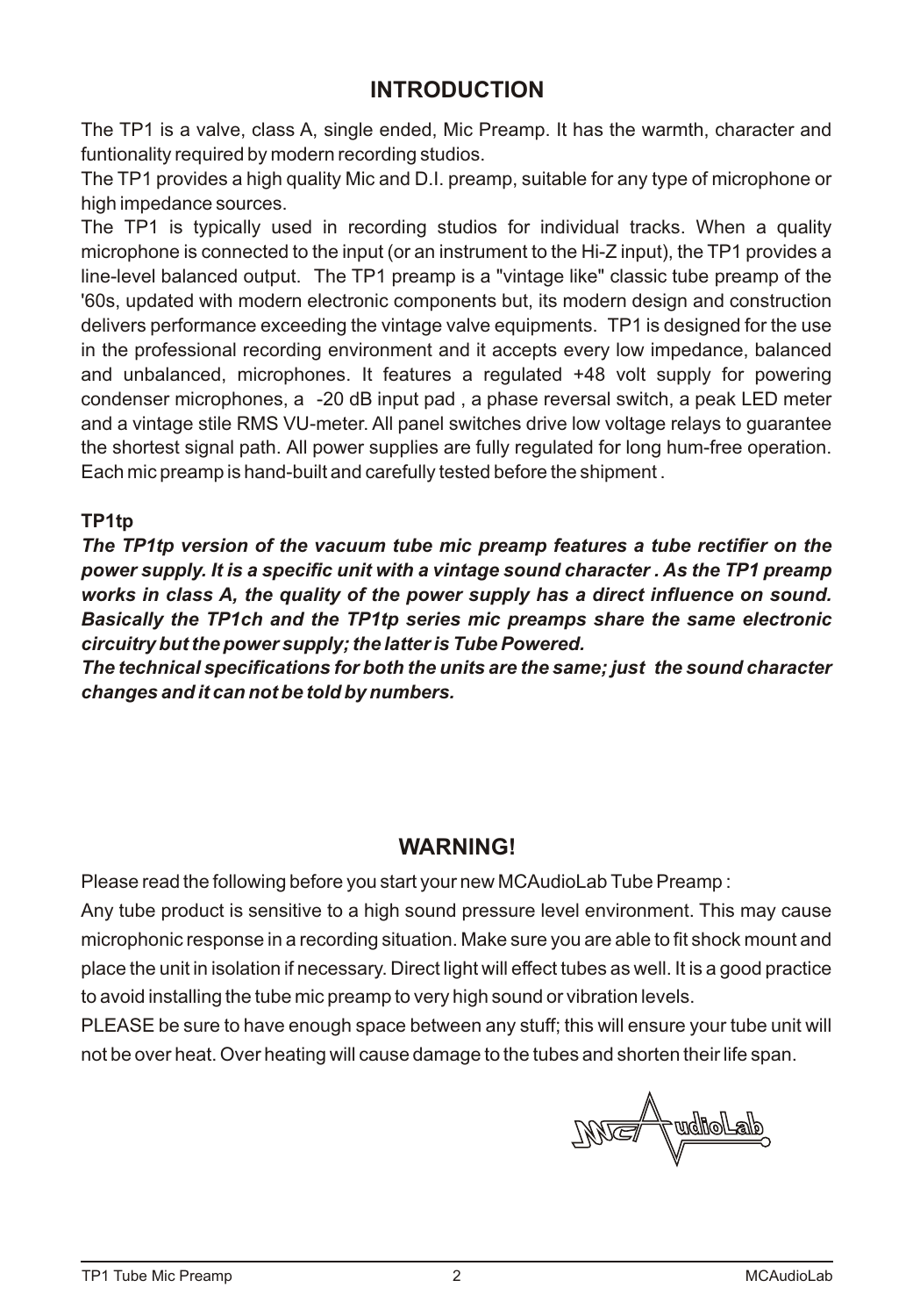

# **Tp1 layout**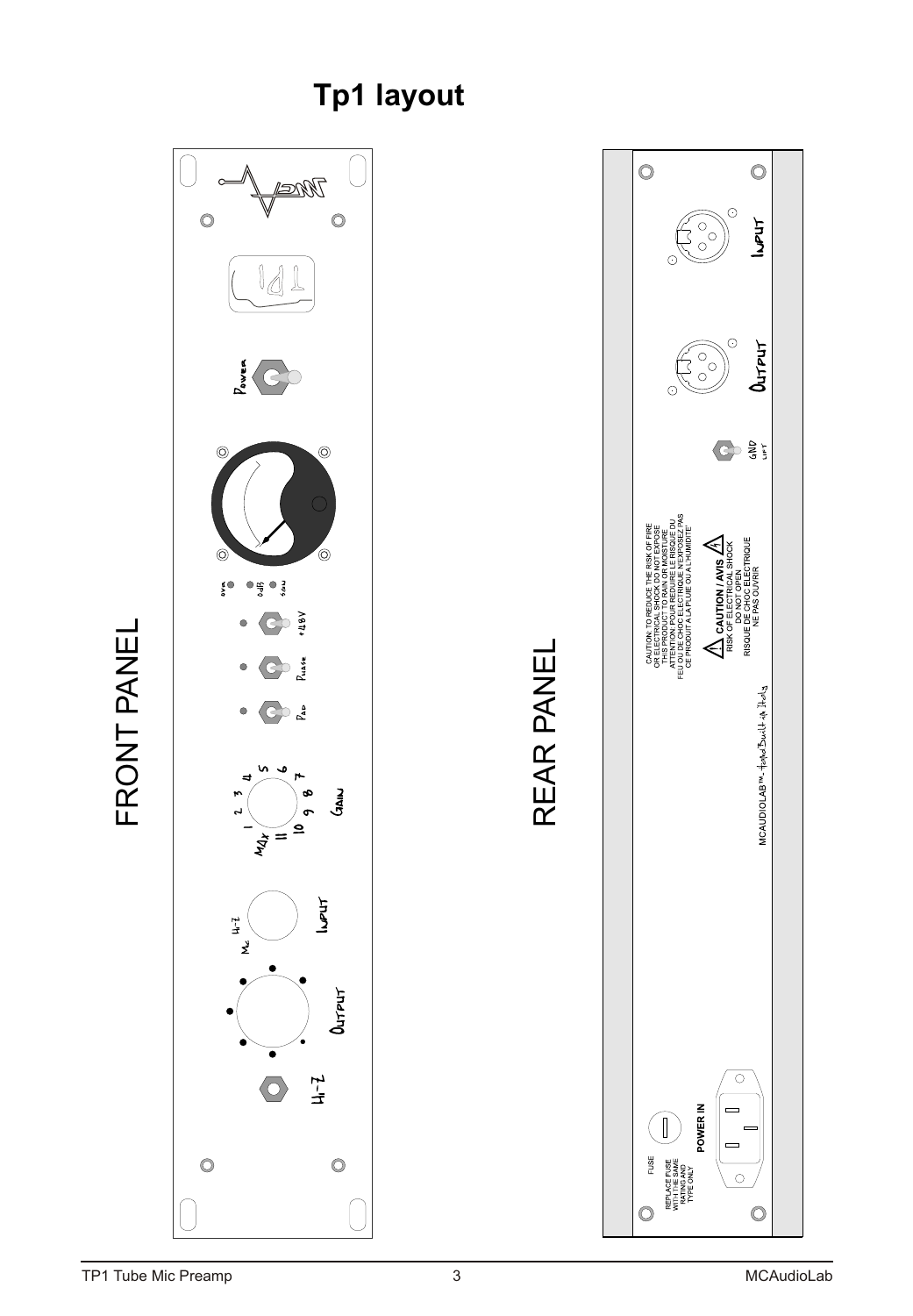# **FEATURES**

Passive Out level volume control Hi-Z input on the front panel Mic/Hi-Z switch selector 12 steps gain control rotary switch Pad - 20dB switch Polarity flip switch Phantom power switch RMS analog VU-meter Peak LED level meter XLR Input connector XLR Output connector Lundahl Input and Output transformers One 12AX7 and one 6DJ8 Tubes Ground lift switch (output only) 19" / 2U - rack space

### **UNIT SIZE:**

Width: Standard 19 inches for rack mount installation. Height: Standard 3.50 inches or 2U rack space. Depth: 30 cm - 12.2 inches Weight: 5 kg - 13.2 lbs.

# **TECHNICAL DATA**

Input Mic Impedance: 1.2k Ohm Gain Range 20 - 75dB Mic Phantom Switchable +48 Volt Power Source Switchable Output Phase reverse 0 - 180°

Instrument Jack Input 1/4 phono Input Instrument Impedance 1.5M Ohm Instrument Gain Range 10 - 65dB Maximum Input Signal 0.775mV (0dB)

Balanced XLR Output: Recommended minimum load output Impedance 600 Ohm Maximum Level +19 dBu Output Low impedance, transformer-balanced Frequency Response 15Hz - 60kHz - 3dB Distortion THD:  $> .07$  @ 1 Khz

Power Requirements: 23 Watts Dimensions (W x H x D) 19" x 3.5" x 12.2" Weight 5 kg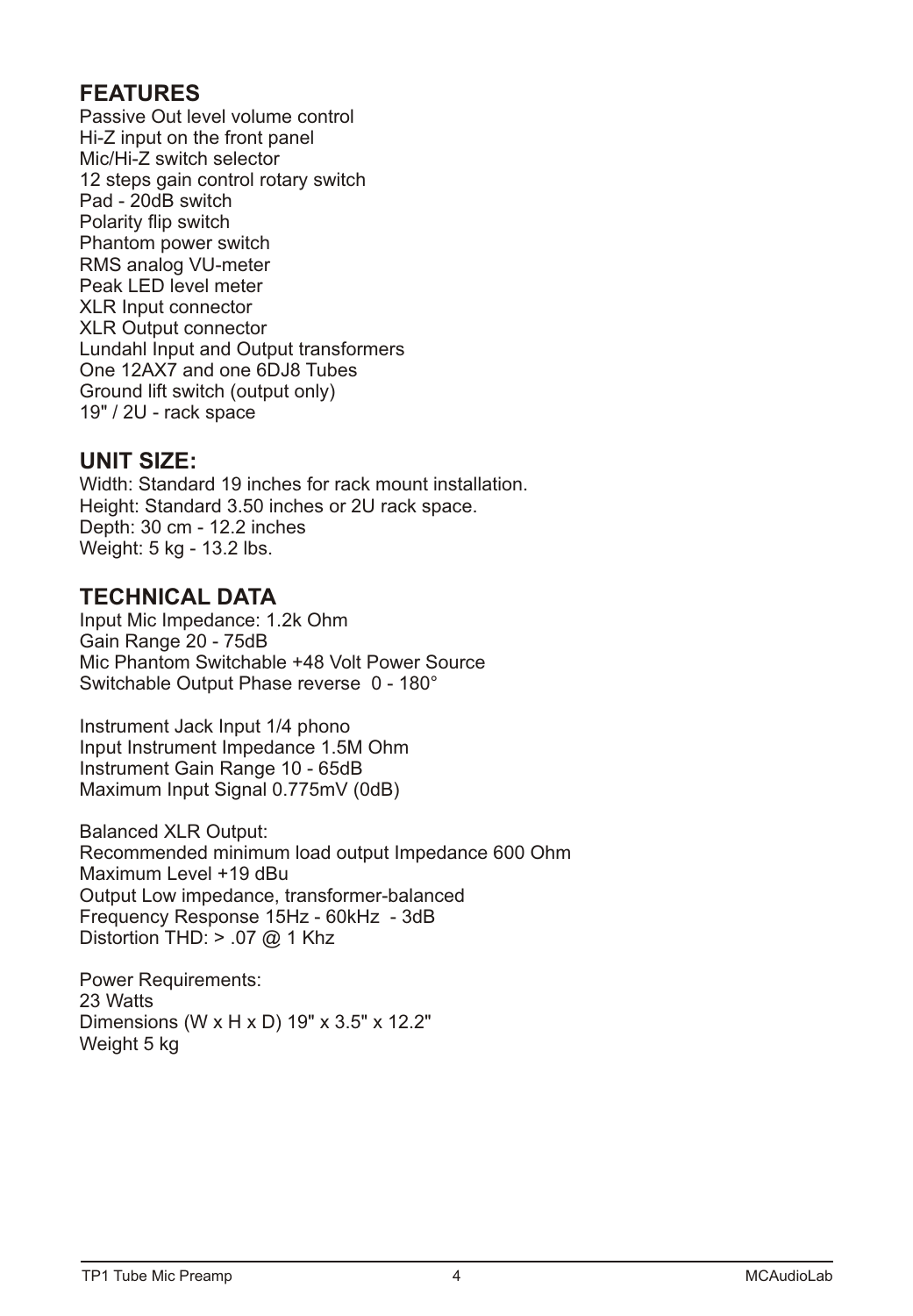# **FUNCTIONS**

### **OUTPUT**

The output knob is the master volume control (passive attenuation control potentiometer).

It sets the amount of signal sent to the output stage. The range is from  $-\infty$  (knob hard left) to 0 (knob hard right).  $\infty$  (knob hard left) to 0

#### **INPUT**

Use this selector for switching between Mic or Hi-Z inputs .

*Mic:* Selects XLR input connector on the rear panel. The mic input is optimized for low impedance microphones.

*Hi-Z:* Selects the front panel 1/4" jack (unbalanced) input. It is optimized for any instrument with a magnetic or acoustic pickup (both active or passive) as well as vintage mono keyboards . In general all musical instrument pickups need to work into a very high load impedance.

#### **GAIN**

The Gain control sets the gain of the preamp. It is a5dB step increment from 20dB (pos=1) to 75dB (pos=max). High volume gain may affect the tube armonic distortion, actually the contribution to the warm sound of tube equipment. In order to use the TP1 as a clean mic preamp, set the output level control to maximum and use the gain switch to get the right amount of signal.

#### **PAD**

The green LED lights up when active. The incoming signal from the XLR input connector is attenuated of -20dB. Attenuate the input signal to accomodate very high signal and avoiding distortions. The input pad has effect on the XLR input only. The attenuation does not affect the microphone impedance.

#### **PHASE**

The front panel toggle switch reverses the polarity of the output. The yellow LED ligths up when active . The signal phase is inverted of 180 degrees.

#### **Phantom power**

The phantom power becomes active when the toggle switch - labeled +48V - on the front panel is on and the red LED lights up. The +48V DC supply is fed to the microphone through pin 2 and 3 of XLR input connector. The phantom voltage is required by modern condenser mics to operate. We recommend checking the requirements of your microphons before connecting them. Always keep the phantom power off when connecting microphones. Mind that ribbon microphones usually do not require phantom power as well as vacuum tube condenser and dynamic microphones.

#### **LED METER**

It is PEAK *LED METER:* A three LED meter shows the amount of signal at the XLR output according to the +4dB standard:

The "sgn" green LED means a signal equal or greater than -15dB is on the XLR out. The "0dB" orange LED meansa signal equal or greater than +4dB is on the XLR out. The "ovr" red LED means a signal of +15dB (or greater) is on the XLR out.

#### **VU-METER***:*

It is RMS output meter and it is useful when you want a visual and continous approch to the amount of signal at the XLR output. The "0" on the VU scale is the +4dB level of the XLR output.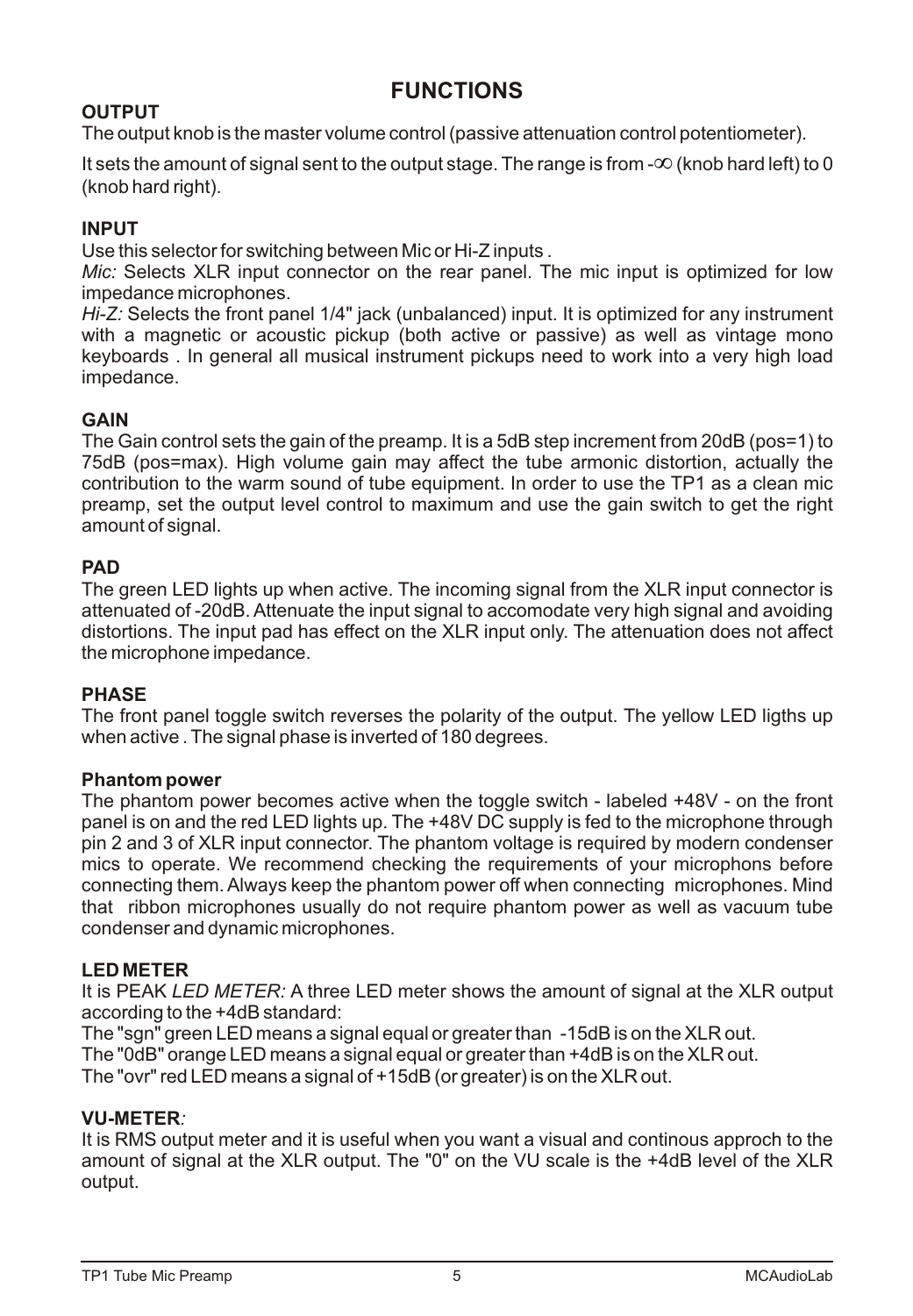#### **Power**

Use this switch to turn the unit on and off.

The power is applied to the TP1 circuitry when the Power switch is in the up position. Please remove the power cord if you plan not to use the preamp for a long period.

#### **GROUND LIFT**

When it is activated, pin 1 (signal ground on XLR connector) is not connected to ground to avoid hum. Ground lift acts on XLR output connector only.

#### **AC Plug**

TP1 uses a standard, detachable IEC power cord. Insert the AC power cord firmly into this socket.

Caution: please check the voltage setting on your TP1. The voltage setting is printed on a label on the rear panel. Make sure the voltage setting complies with your local supply; if not, please notify MCAudioLab before powering up. Your TP1mic preamphas been factory set to the correct mains voltage for your country. If you plan to take the unit to countries with a different main voltages, you will need to send the TP1to the MCAudioLab Service Center for the correct transformer primaries wiring conversion and fuse changing.

#### **Do not attempt to defeat the safety ground connection!**

#### **Fuse**

This unit has an external AC line fuse (easy access to change your fuse, as necessary ) to protect it from damages due to overload conditions. If the fuse fails, replace it. If the fuse fails repeatedly, do not use the unit and contact MCAudioLab for service information.

Remove the power cord before checking or replacing the fuse.

To avoid any permanent damage replace the fuse with the same rate and type only.

#### **Survival Tips For Tube Equipment:**

 After using the equipment, let it cooling down properly prior moving it. A properly cooled gear prolongs tube life due to the internal components being less susceptible to the damage caused by vibrations.

Be sure the tubes have room temperature before turning it on. The heat generated by the tube elements can crack a cold glass housing.

Protect the gear from dust and moisture. If liquid gets into, or if the gear is dropped or otherwise mechanically abused, it must be checked out in an authorized service center before using it.

Proper maintenance and cleaning in combination with routine checkups, will ensure the best performance and longest life for both tubes and audio equipment.

**CAUTION: Tube replacement should be performed when the power cord is unplugged from the unit. Capacitors keep the high voltage for long time after you switch the unit off. Do not try to replace the tubes before one hour from the last usage.**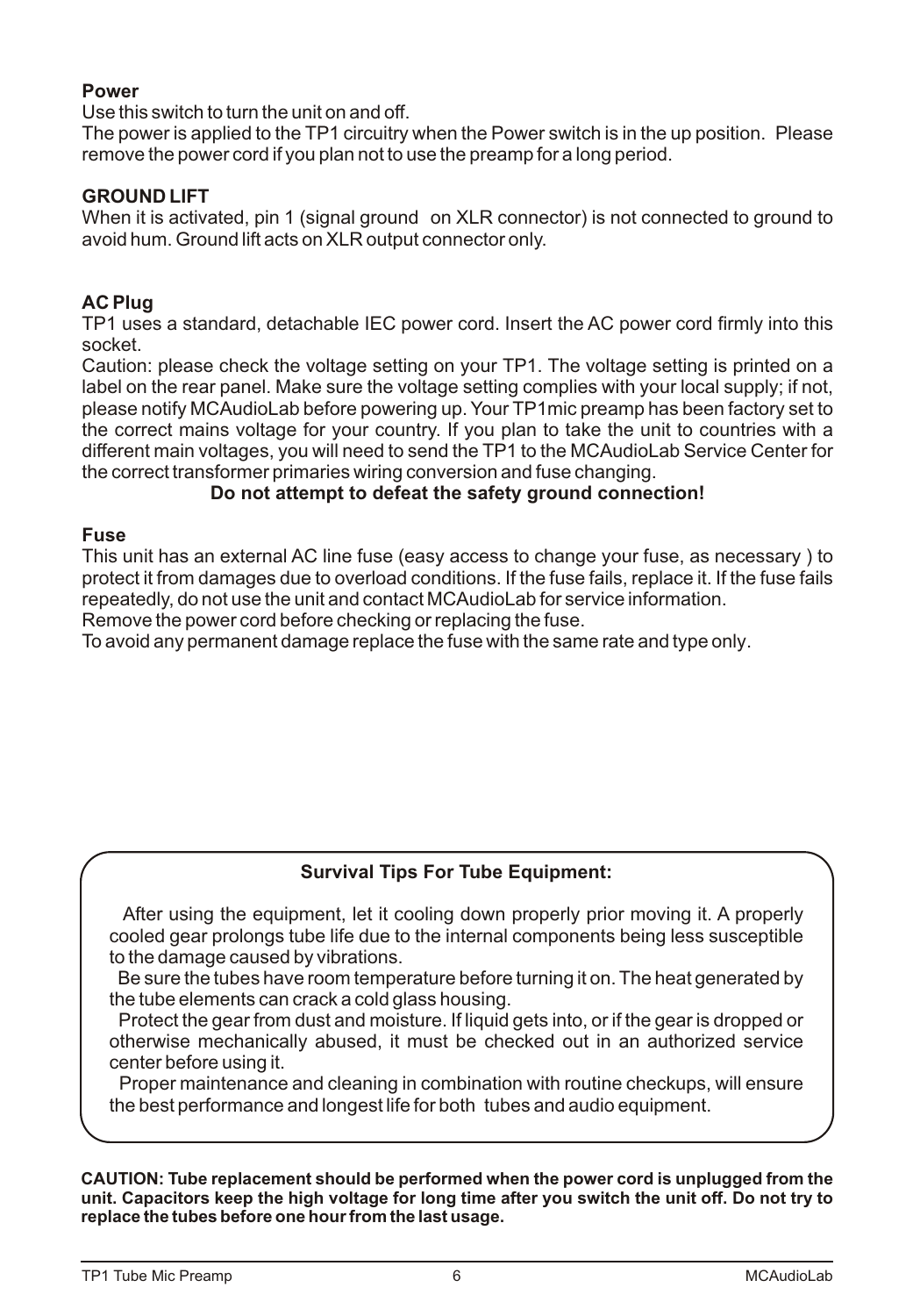